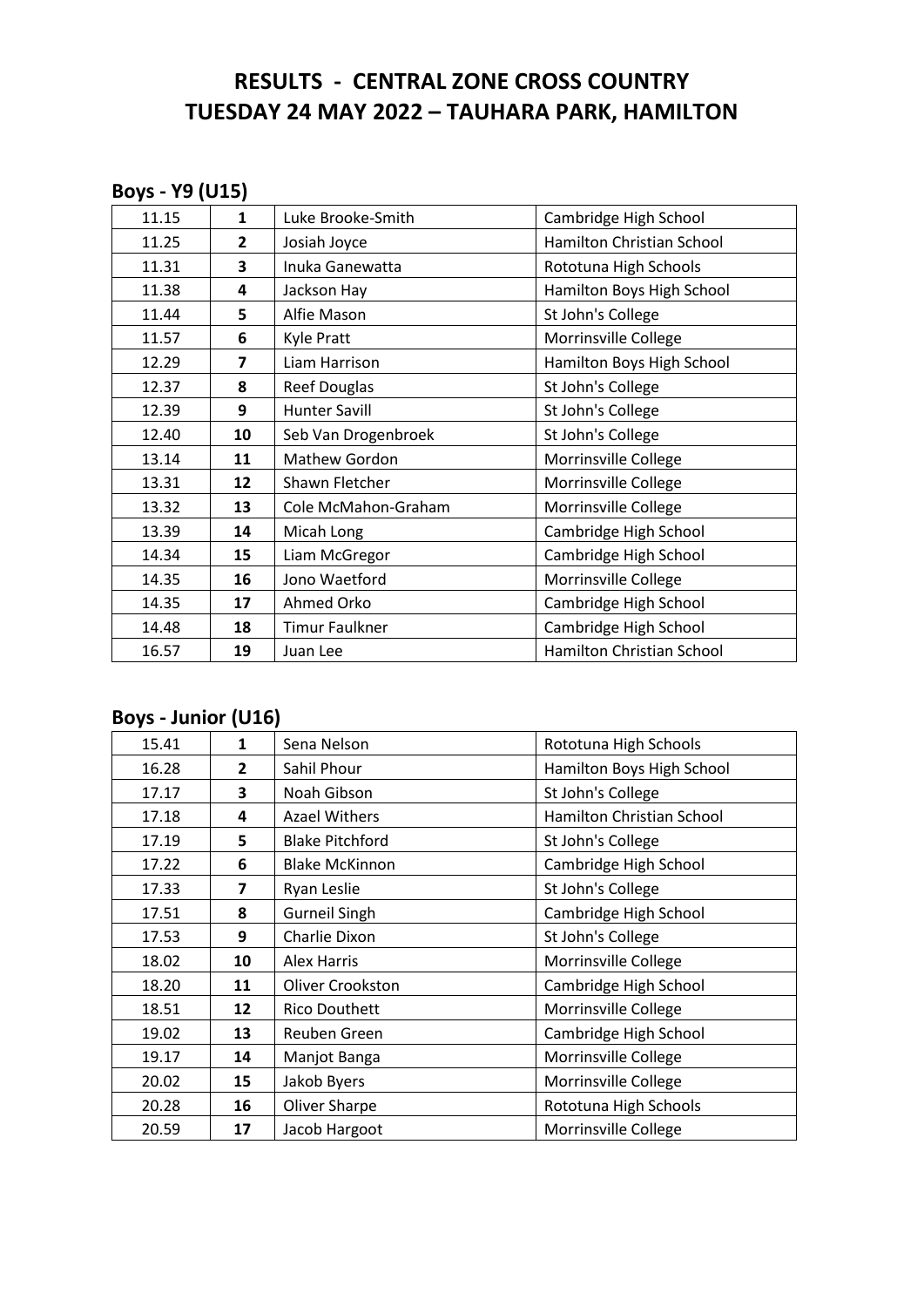## **Boys - Senior (U20)**

| 22.49 | $\mathbf{1}$            | Zachary Brownlee        | Hamilton Boys High School |
|-------|-------------------------|-------------------------|---------------------------|
| 22.52 | $\overline{2}$          | Jacob D'Ath             | Cambridge High School     |
| 23.35 | 3                       | Chester Opperman        | St John's College         |
| 23.50 | 4                       | <b>Blake Allison</b>    | Cambridge High School     |
| 24.10 | 5                       | Alex Keogh              | St John's College         |
| 24.15 | 6                       | <b>Matthew Clouston</b> | Hamilton Christian School |
| 24.29 | $\overline{\mathbf{z}}$ | Zavier Ripley           | Hamilton Christian School |
| 25.58 | 8                       | Bastiaan Banks          | Cambridge High School     |
| 26.31 | 9                       | Amiri Van Essen         | Morrinsville College      |
| 26.51 | 10                      | Max Kelk                | Cambridge High School     |
| 26.58 | 11                      | Daniel D'Souza          | St John's College         |
| 27.14 | 12                      | Jaeden Moore            | Rototuna High Schools     |
| 28.30 | 13                      | Mark Agluba             | Hamilton Christian School |
| 29.09 | 14                      | Kaleb Cook              | Morrinsville College      |
| 29.12 | 15                      | Cyrus Johnson           | Morrinsville College      |
| 29.29 | 16                      | Isaac Jeffery           | Hamilton Christian School |
| 30.27 | 17                      | Jamie Owsley            | Cambridge High School     |
| 34.30 | 18                      | Lin Chen                | Hamilton Christian School |

## **Girls - Y9 (U15)**

| 12.42 | 1              | Laura Bennett            | Rototuna High Schools             |
|-------|----------------|--------------------------|-----------------------------------|
| 12.56 | $\overline{2}$ | <b>Madison Marlow</b>    | Sacred Heart Girls' College (Ham) |
| 13.18 | 3              | Kayley McMillan          | Morrinsville College              |
| 13.26 | 4              | Ruby Wilson              | Waikato Diocesan School           |
| 13.32 | 5              | Sarah-Kate Nicholas      | Hamilton Girls High School        |
| 13.34 | 6              | Ashley Lander            | Sacred Heart Girls' College (Ham) |
| 13.42 | $\overline{7}$ | <b>Bella Cochrane</b>    | Waikato Diocesan School           |
| 13.46 | 8              | <b>Brooke Devaney</b>    | Waikato Diocesan School           |
| 13.51 | 9              | Lucy Hadley              | Waikato Diocesan School           |
| 14.01 | 10             | Sabrina Chong            | Morrinsville College              |
| 14.03 | 11             | <b>Fleur Street</b>      | Waikato Diocesan School           |
| 14.41 | 12             | Holly Wine               | Rototuna High Schools             |
| 14.42 | 13             | <b>Tiare Ennion</b>      | Rototuna High Schools             |
| 14.49 | 14             | Emma Botha               | Hamilton Christian School         |
| 14.59 | 15             | Thea Mace                | Sacred Heart Girls' College (Ham) |
| 15.21 | 16             | Iris Webb                | Waikato Diocesan School           |
| 15.23 | 17             | Addison Carruthers,      | Waikato Diocesan School           |
| 15.24 | 18             | Eva Mcgirvin             | Sacred Heart Girls' College (Ham) |
| 15.25 | 19             | Olivia Young             | Sacred Heart Girls' College (Ham) |
| 15.36 | 20             | Sophie Ballard           | Cambridge High School             |
| 15.49 | 21             | Mila Fife                | Cambridge High School             |
| 16.01 | 22             | Erin Bouwer              | Cambridge High School             |
| 16.46 | 23             | Ella Blomfield           | Waikato Diocesan School           |
| 16.56 | 24             | <b>Isabelle Blacmore</b> | Waikato Diocesan School           |
| 16.59 | 25             | <b>Tylah MacKie</b>      | Waikato Diocesan School           |
| 17.19 | 26             | Jordyn McAra             | Morrinsville College              |
| 17.21 | 27             | Lieke Steenhoven         | Morrinsville College              |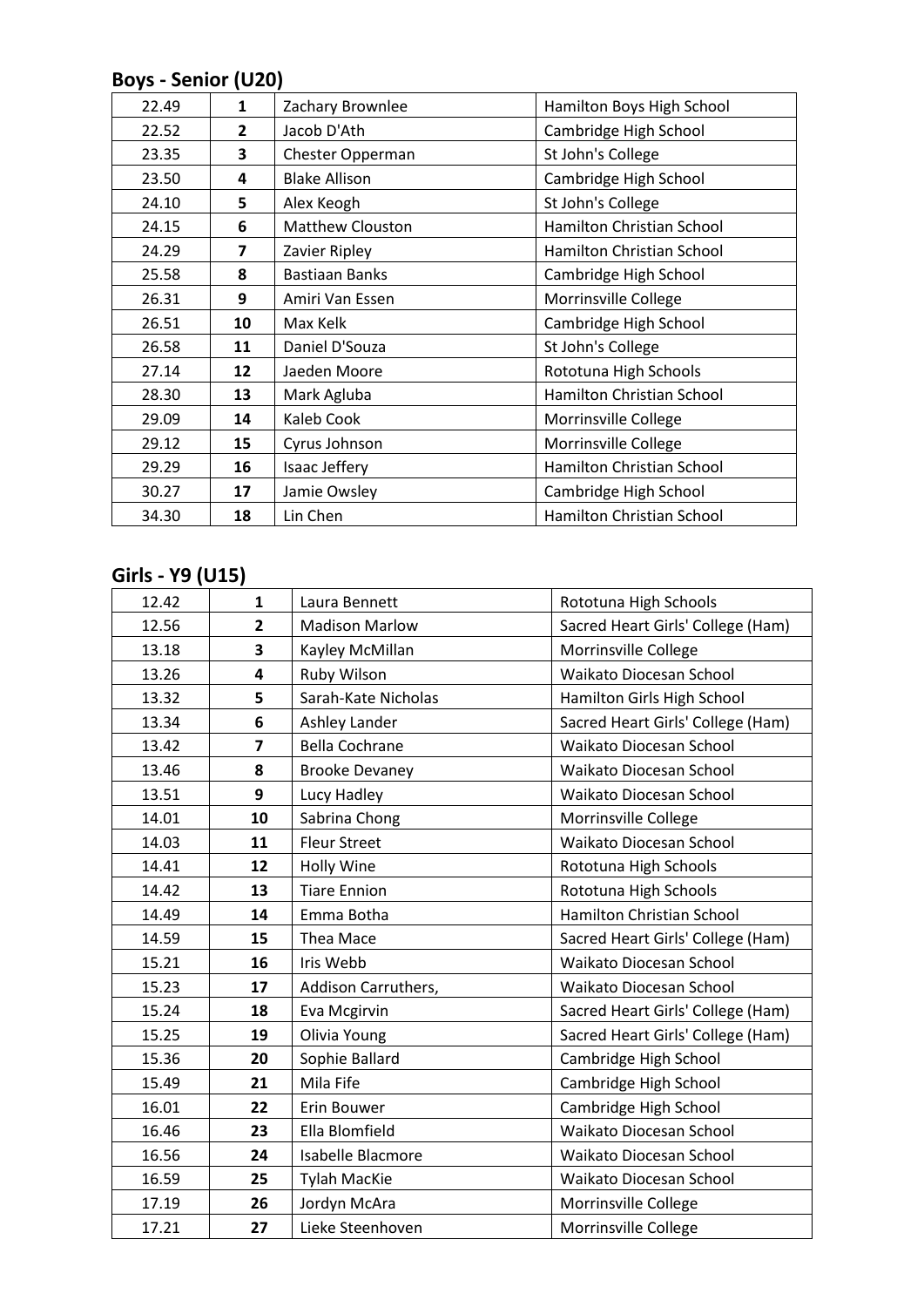| 18.54 | 28 | Jana Van Der Merwe | Hamilton Christian School |
|-------|----|--------------------|---------------------------|
| 18.55 |    | Jocelyn Egan       | Hamilton Christian School |

| 11.52 | $\mathbf{1}$   | <b>Bronwen Rees-Jones</b> | Cambridge High School             |
|-------|----------------|---------------------------|-----------------------------------|
| 12.15 | $\overline{2}$ | Jasmine Davis             | Cambridge High School             |
| 12.15 | 3              | Chloe Housley             | Waikato Diocesan School           |
| 12.16 | 4              | Nisha Moorfield           | Hamilton Girls High School        |
| 12.20 | 5              | <b>Molly Peate</b>        | Hamilton Girls High School        |
| 12.34 | 6              | Carenza Elley             | Hamilton Girls High School        |
| 12.53 | $\overline{7}$ | <b>Chloe Peters</b>       | Sacred Heart Girls' College (Ham) |
| 13.28 | 8              | Sophie Harries            | <b>Fairfield College</b>          |
| 13.43 | 9              | <b>Annelies Banks</b>     | Cambridge High School             |
| 14.12 | 10             | Scarlett Munro            | Waikato Diocesan School           |
| 14.12 | 11             | Casey Spencer             | Waikato Diocesan School           |
| 14.15 | 12             | Kate Hayward              | Hamilton Girls High School        |
| 14.38 | 13             | Jesimae Strawbridge       | Waikato Diocesan School           |
| 14.57 | 14             | Jordyn Bell               | Morrinsville College              |
| 14.58 | 15             | Hayley McIntyre           | Waikato Diocesan School           |
| 15.01 | 16             | Georgia Roberts           | Waikato Diocesan School           |
| 15.06 | 17             | Danielle O'Shea           | Morrinsville College              |
| 15.30 | 18             | Zoe Young                 | Morrinsville College              |
| 15.40 | 19             | Danielle D'Ath            | Cambridge High School             |
| 15.58 | 20             | Sienna Devenie            | Hamilton Girls High School        |
| 16.54 | 21             | Jessica Leigh             | Morrinsville College              |
| 17.00 | 22             | Vayda Davies              | Morrinsville College              |
| 17.06 | 23             | Piyathida Yala            | Morrinsville College              |

## **Girls - Junior (U16)**

# **Girls - Senior (U20)**

| 16.28 | 1              | Sara Jury              | Hamilton Girls High School        |
|-------|----------------|------------------------|-----------------------------------|
| 18.12 | $\overline{2}$ | Lily Marlow            | Sacred Heart Girls' College (Ham) |
| 18.25 | 3              | Lucy Steele            | Cambridge High School             |
| 18.33 | 4              | <b>Isabel Melville</b> | Waikato Diocesan School           |
| 18.37 | 5              | Tara Sacke             | Cambridge High School             |
| 19.24 | 6              | Hannah Hull            | Waikato Diocesan School           |
| 19.33 | 7              | Kali Craig             | Morrinsville College              |
| 19.47 | 8              | Eliza Rothery          | Cambridge High School             |
| 21.01 | 9              | <b>Phoebe Barnes</b>   | Hamilton Girls High School        |
| 21.04 | 10             | Olivia Day             | Morrinsville College              |
| 21.27 | 11             | Aimee Steele           | Cambridge High School             |
| 21.28 | 12             | Sophie Flintoff        | Cambridge High School             |
| 22.02 | 13             | Lauren Young           | Morrinsville College              |
| 22.42 | 14             | Sarah Healy            | Sacred Heart Girls' College (Ham) |
| 23.46 | 15             | Hannah Gan             | Hamilton Christian School         |
| 23.47 | 16             | Georgia Hay            | Sacred Heart Girls' College (Ham) |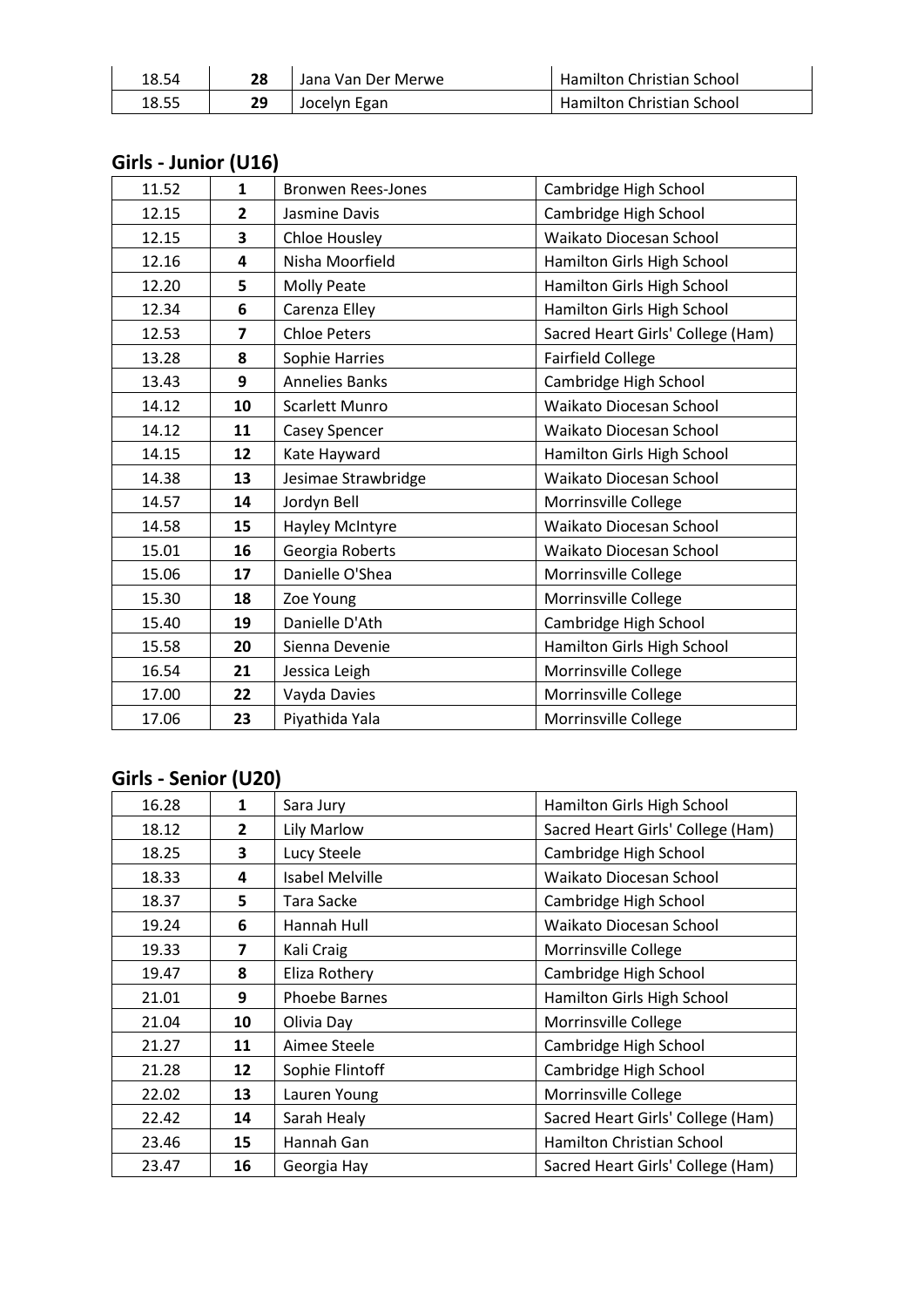### **TEAMS RESULTS**

| Year 9 Girls 3 person team |                 |                                          |  |
|----------------------------|-----------------|------------------------------------------|--|
| 1st                        | 4               | Ruby Wilson                              |  |
|                            | 7               | <b>Bella Cochrane</b>                    |  |
|                            | 8               | <b>Brooke Devaney</b>                    |  |
|                            | 19              | <b>Waikato Diocesan School</b>           |  |
| 2nd                        | $\overline{2}$  | <b>Madison Marlow</b>                    |  |
|                            | 6               | Ashley Lander                            |  |
|                            | 15              | Thea Mace                                |  |
|                            | 23              | <b>Sacred Heart Girls' College (Ham)</b> |  |
| 3rd                        | $\mathbf{1}$    | Laura Bennett                            |  |
|                            | 12              | Holly Wine                               |  |
|                            | 13              | <b>Tiare Ennion</b>                      |  |
|                            | 26 <sub>2</sub> | <b>Rototuna High Schools</b>             |  |
| 4th                        | 3               | Kayley McMillan                          |  |
|                            | 10              | Sabrina Chong                            |  |
|                            | 26              | Jordyn McAra                             |  |
|                            | 39 <sub>1</sub> | <b>Morrinsville College</b>              |  |
| 5th                        | 20              | Sophie Ballard                           |  |
|                            | 21              | Mila Fife                                |  |
|                            | 22              | Erin Bouwer                              |  |
|                            | 63              | <b>Cambridge High School</b>             |  |
| 6th                        | 14              | Emma Botha                               |  |
|                            | 28              | Jana Van Der Merwe                       |  |
|                            | 29              | Jocelyn Egan                             |  |
|                            | 71              | <b>Hamilton Christian School</b>         |  |
|                            |                 |                                          |  |
|                            |                 |                                          |  |

#### **Year 9 Boys 3 person team**

- **1st 5** Alfie Mason
	- Reef Douglas
	- Hunter Savill
	- **St John's College**
- **2nd** 6 Kyle Pratt
	- Mathew Gordon
	- Shawn Fletcher
	- **Morrinsville College**
- **3rd** 1 Luke Brooke-Smith
	- Micah Long
	- Liam McGregor
	- **Cambridge High School**

### **Junior Girls (U16) 3 person team**

- 1st 1 Bronwen Rees-Jones
	- Jasmine Davis
	- Annelies Banks
	- **Cambridge High School**
- **2nd** 4 Nisha Moorfield
	- Molly Peate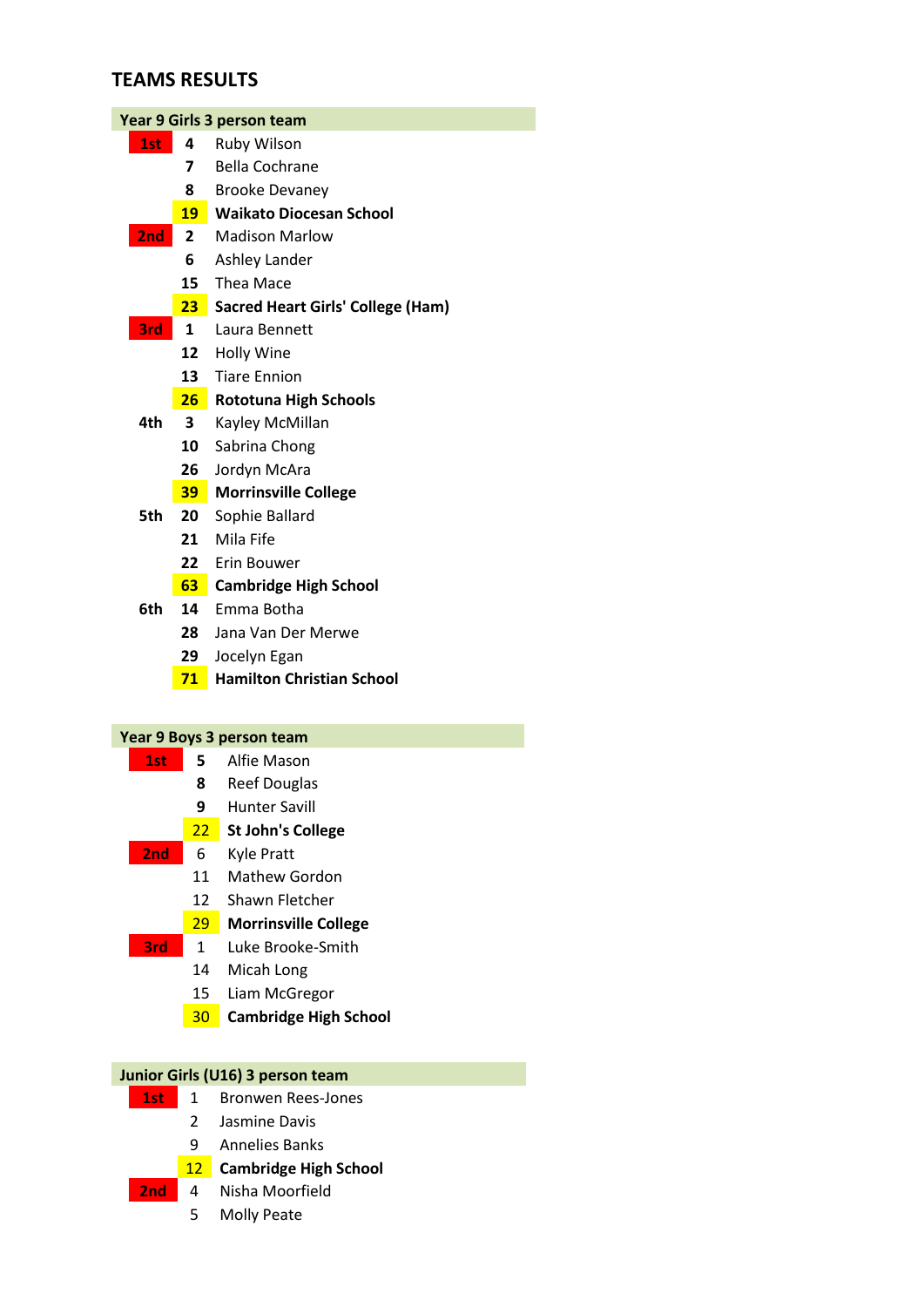- Carenza Elley
- **Hamilton Girls High School**
- **3rd** 3 Chloe Housley
	- Scarlett Munro
	- Casey Spencer

### **Waikato Diocesan School**

- **4th** 14 Jordyn Bell
	- Danielle O'Shea
	- Zoe Young
	- **Morrinsville College**

### **Junior Boys (U16) 3 person team**

- **1st** 3 Noah Gibson
	- Blake Pitchford
	- Ryan Leslie

### **St John's College**

- **2nd** 6 Blake McKinnon
	- Gurneil Singh
	- Oliver Crookston
	- **Cambridge High School**
- **3rd** 10 Alex Harris
	- Rico Douthett
	- Manjot Banga
	- **Morrinsville College**

### **Senior Girls (U20) 3 person team**

- **1st** 3 Lucy Steele
	- Tara Sacke
	- Eliza Rothery

### **Cambridge High School**

- **2nd** 7 Kali Craig
	- Olivia Day
	- Lauren Young

### **Morrinsville College**

- **3rd** 2 Lily Marlow
	- Sarah Healy
	- Georgia Hay
	- **Sacred Heart Girl's College (Ham)**

#### **Senior Boys (U20) 3 person team**

- **1st** 2 Jacob D'Ath
	- Blake Allison
	- Bastiaan Banks
	- **Cambridge High School**
- **2nd** 3 Chester Opperman
	- Alex Keogh
	- Daniel D'Souza
	- **St John's College**